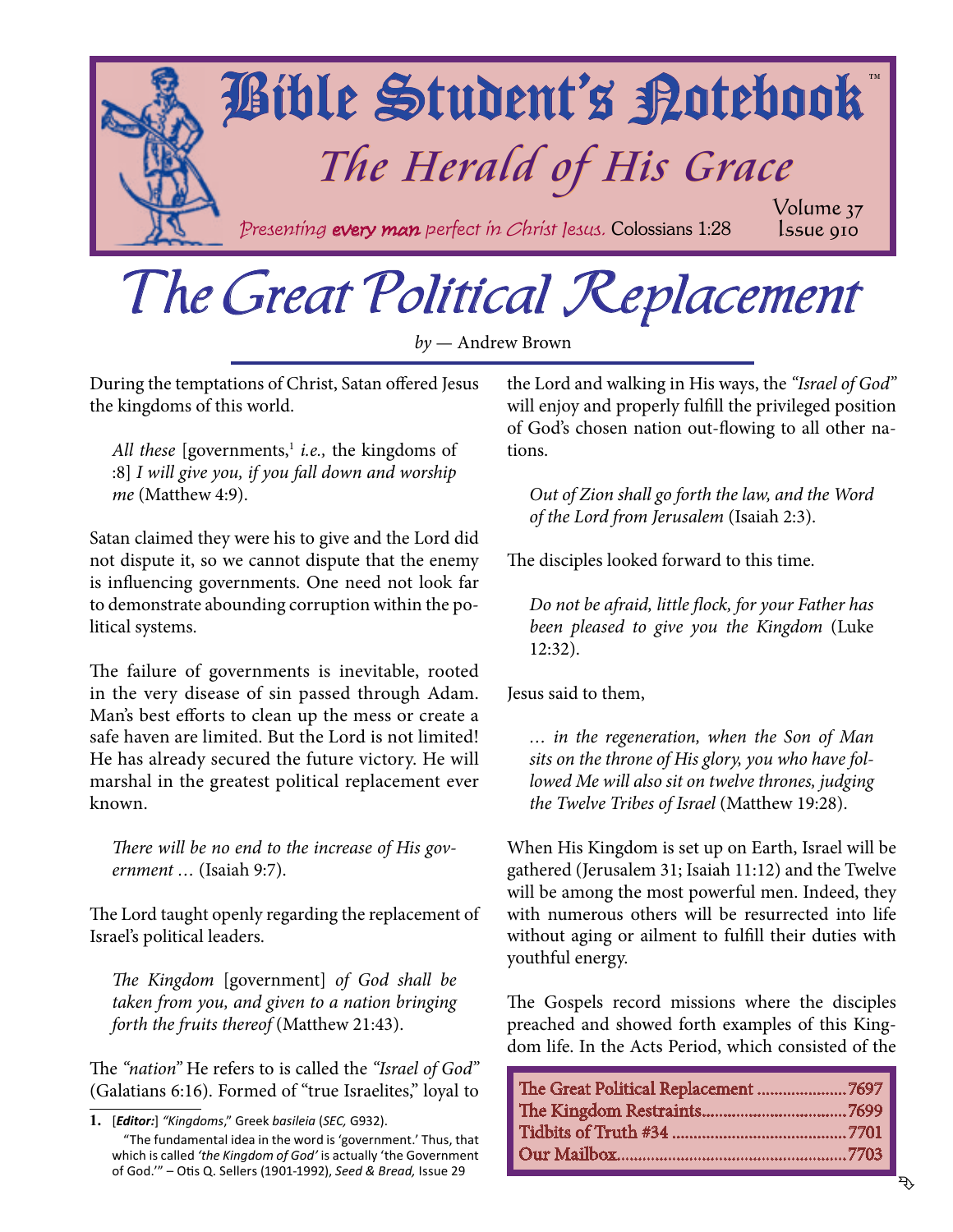<span id="page-1-0"></span>Kingdom of God in part, they experienced the great power they will have. Acts showed the replacement of leaders with God's chosen apostles and prophets and the Lord building His cabinet, the out-positioned ones (the Church, *ekklesia*, the Body of Christ<sup>2</sup>).

These governing apostles were ministers of God rewarding righteousness and providing a taste of what to expect when God sets up His Kingdom.

*Everyone must submit to the governing authorities* (Romans 13:1).

The entire world will be subject to this perfect rule in the future day.

- **2.** [*Editor:*] The Greek word often translated as "*church*" in most English versions is ἐκκλησία (*ekklēsia,* or ecclesia). The word is a compound word meaning "called-out" (*ek* = "out"; *kaleō*̄ = "called"). The ecclesia is God's "called-out" ones. The ecclesia is not a building or denomination; not a meeting, or doctrinal creed; it is not somewhere we go, or something we do, it is who we as believers *are*. For more information see:
	- *– [The Outsiders](http://www.studyshelf.com/clp.htm#4125)*, Clyde L. Pilkington, Jr. (see [order form\)](http://studyshelf.com/orderform-studyshelf.pdf);
	- *– [The "Ecclesias" \(Churches\) of the Scriptures](http://www.studyshelf.com/loudy.htm#1018)*, Adlai Loudy (see order form).

Bible Student's Notebook™ Paul Our Guide – Christ Our Goal

ISSN: 1936-9360 Volume 37, No. 910 – March 7, 2022 *Scripture education in a weekly format!*

- This free electronic publication is dedicated to:
- the absolute sovereignty and deity of God (Romans 11:36);
- the proclamation of the riches of God's abundant, exceeding grace (Romans 5:20; 11:6; Ephesians 1:7);
- the affirmation that God will save all through the death, burial and resurrection of Christ (I Timothy 2:3, 4; 4:10; Titus 2:11);
- the universality of death and resurrection (I Corinthians 15:21);
- the unique gospel of Paul which he calls "my gospel" (Romans 2:16; 16:25; II Timothy 2:8; I Corinthians 15:1-4; Acts 13-28; Acts 20:24);
- the "preaching of Jesus Christ, according to the revelation of the mystery, which was kept secret in ages past" (Romans 16:25);
- the epistles of the present Secret Administration being Ephesians & Colossians (Ephesians 3:2, 9; Colossians 1:25);
- true freedom and liberty apart from law (Galatians 5:1);
- the organic nature of the One Body (Ephesians 4:16);
- the Secret Administration, being the operational revelation for today (Ephesians 3:9);
- the unprophesied, Celestial hope and calling of the One Body (Colossians 3:4);
- the distinct message and ministry of Paul, the apostle to the nations (Ephesians 3:1-3);
- the importance of receiving all whom Christ has received (Romans 14-15);
- the recovery of rich Biblical truth that has too long remained hidden under the veils of traditionalism, prejudice, misunderstanding and fear (Mark 7:7, 13);
- the completeness of the believer in Christ (Colossians 2:10), with: total freedom from sins (Colossians  $1:14$ );

The Lord taught His disciples to pray,

*Your Kingdom* [government] *come, Your will be done, on Earth as it is in Heaven* (Matthew 6:10).

This is what was longed and hoped for: a marvelous political overhaul. God's government will replace all others. He is going to transform all of the powers and authorities of this world and make them congruous to the Lord Jesus Christ.

*Of the greatness of His government and of peace there will be no end … establishing and upholding it with justice and righteousness* (Isaiah 9:7).

When this political replacement occurs, there will be no advancing army, for this government takeover will be an invasion from within men (Luke 17:21):

*Neither shall they say, "Lo here!" or, "lo there!" for, behold, the Kingdom of God is within you.*

*(see [Replacement,](#page-7-0) last page)*

– union in His death, burial and resurrection and ascended seated position among the celestials (Romans 6; Ephesians 2:6); – adult sonship position (Ephesians 1:5). This publication is the product of humble efforts of ordinary men intended to stimulate the earnest study of Scripture. We do not claim infallibility for the contents of this publication; thus they are not meant to imply finality on any subject discussed, or that further research would not add further light from the Word of God. God's storehouse of truth is inexhaustible, so draw on its wealth by prayerful study. Our readers are asked to be as the Bereans and search the Scriptures (Acts 17:10-11; I Thessalonians 5:21). This publication is not connected with any "church," "denomination," "movement," "organization," "mission," "creed," "meeting," "school," "conference" or "fellowship."

*We are always open for discussion, but never for disputation.* – André Sneidar

## **Bible Student's Notebook**™

PO Box 265, Windber, PA 15963 Office: (800) 784-6010 – Local: (814) 701-0063

### bsn@studyshelf.com

Clyde L. Pilkington, Jr. – Editor André Sneidar – Executive Editor

Associate Editors: J. Blake Botner, Mark Peters, Mark Vogt Assistant Editors: James Fine, Gary Ingison

### Managers and Assistants

Clyde L. Pilkington, III, Nathan H. Pilkington, Stephen Hill

*For definitions of abbreviations/acronyms, see the [online key](http://studyshelf.com/abbreviation-key.pdf).* Copyright © 1989-2022 Bible Student's Press™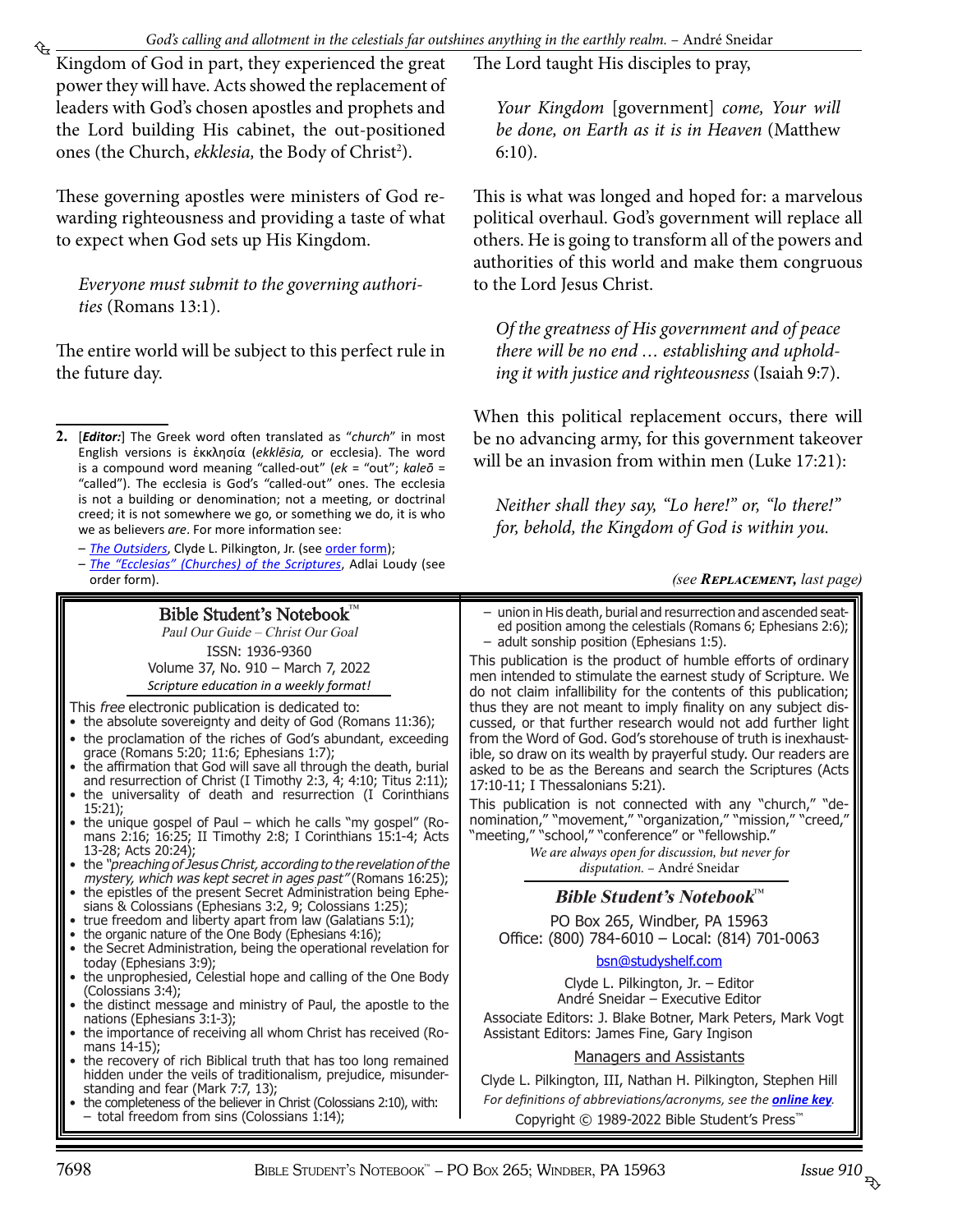# <span id="page-2-0"></span>The Kingdom Restraints

*by* — Otis Q. Sellers (1901-1992) "As I live, saith the Lord  $G_0$  ... I will rule over you" (Ezekiel 20:33).

This is the word of Jehovah to Israel, but<br>this is not true of Israel alone, for in<br>Psalm 67:4 it is decreed that, this is not true of Israel alone, for in Psalm 67:4 it is decreed that,

*He shall judge the peoples righteously, and govern the nations upon the Earth.*

By many plain statements in the Word of God it can be established that the day will surely come when God will assume manifest sovereignty over the Earth and its inhabitants, and Jesus Christ will govern the world from His throne in Heaven. This will be the Kingdom (government) of God on the Earth.<sup>1</sup>

One very important characteristic of the manifestation of divine rule will be the restraints that are to be uniformly and equally placed upon all men and nations alike. These restraints will be a fixed char-

**1.** [*Editor:*] The "Kingdom of God" encompasses all of God's future manifest Government – Pre-Millennial, Millennial and Post-Millennial. The "Kingdom of the Heavens" is solely a reference to the Pre-Millennial portion. So, the Pre-Millennial Kingdom is specifically termed the "Kingdom of the Heavens," and yet remains an integral part of the "Kingdom of God" (as confirmed by its usage in Matthew, as compared with the other Gospels (Mark, Luke,and John)). Therefore, when the "Kingdom of God" is mentioned in Scripture, we must always diligently consider the context to determine whether it is a reference to a specific segment of its expression (Pre-Millennial, Millennial, or Post-Millennial), or of all three portions as a whole.

acteristic of the world that God will establish (Psalm 93:1), and no man will dare to challenge them.

God's twice-spoken promise will surely be fulfilled:

*"It shall come to pass in the last days," saith God, "I will pour out of My Spirit upon all flesh"* (Acts 2:17; *cf.* Joel 2:28).

God's spirit will be a powerful restraining force, and we know that when He does it, sin will be restrained, righteousness will be practiced, and judgment will be followed.

That there will be swift punishment for acts of iniquity is clearly demonstrated by records given in the book of Acts. God's government was then in operation so far as believers were concerned. Ananias and Sapphira died because they lied and misrepresented their giving (Acts 5:1-5). Their sudden death caused such fear among those outside of the believing circle that for a time no one dared to link themselves with the apostles (:13).

In I Corinthians 11:30 (an Acts-period epistle) we



*[The Creation of Evil, Sin and Satan](http://www.studyshelf.com/compilations.htm#2954) (A Compilation)*

The truth laid forth in this work should help us greatly in our dealings with others, especially those who have failed in some way which may bring dishonor on His Name, or cannot accept His truth, or even oppose it and us, especially mature teachings such as is put forth in the pages of this book. It contains 19 authors, 49 works, spanning 150 years. Authors include: Arthur P. Adams, E.W. Bullinger, Alan Burns, Edward Clayton, John Essex, H.W. Fry, Vladimir Gelesnoff, Norman P. Grubb, Donald G. Hayter, A.E. Knoch, William Mealand, André Piet, Clyde L. Pilkington, Jr., Ray Van Dyke, William H. Walker, and James Webb.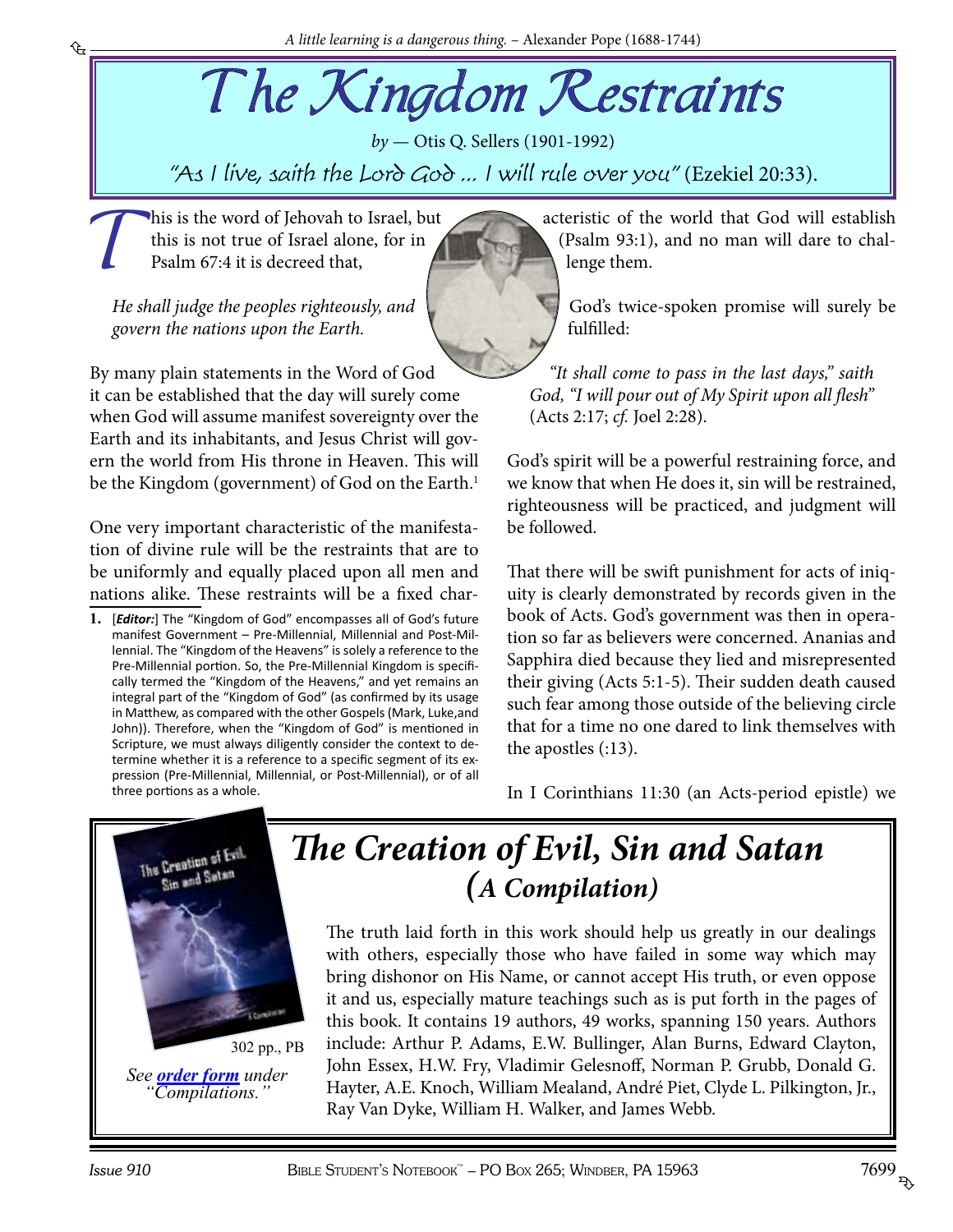<span id="page-3-0"></span>₠ find that many in Corinth were weak and sickly, and some were dead – all because they had sinned against the light that was their portion as a result of being under God's government, which was then in the ear stage of its development.

These were powerful restraining factors in the Acts period, and they will be so again when God manifestly governs the Earth. Every sin and transgression will receive its just recompence.

However, the most important restraint under God's government will be the ministry of God's Spirit acting in the world as a *parakletos*. This word indicates one who is positioned alongside another to guide, advise and support in any matter that pertains to government. It is a legal term, somewhat like our word advocate, as it is well translated in I John 2:1. This great work of God's spirit is described in some detail in John 16:7-11.

… *He will reprove the world of sin, and of righteousness, and of judgment* (:8).

The Greek word translated *"reprove"* (*KJV*) is *elegcho,* which means "to apprise," that is, to inform or to make the facts known. Under God's government His spirit will be the one true source of information concerning sin, righteousness and judgment. This deals with government and has no application to God's present administration of grace.

The fact that the work described in John 16:7-11 is one of restraint becomes quite clear in II Thessalonians 2:6-7.

*And now ye know what withholdeth that he might be revealed in his time. For the mystery of iniquity doth already work: only he who now letteth will let, until he be taken out of the way.*

The truth here is somewhat obscured by the weak translation given to the word *katecho.* It is rendered *"withholdeth"* in :6, and *"letteth"* in :7, but it should read *"restrains"* and *"restrain"* in these two verses.

Second Thessalonians was written in the Acts period when the Spirit of God was acting as an Advocate to the apostles and as a restrainer of iniquity among

the subjects of God's government. However, this aspect of His work does not carry through into the dispensation of God's grace. But when God's manifest government of God is a reality in the whole world, His Spirit will then act as the restrainer of iniquity throughout the inhabited Earth. The result will be that iniquity will be restrained. *"They shall proceed no further,"* is the word of Paul (II Timothy 3:9). *"Evildoers shall be cut off,"* is the declaration of the Psalmist (Psalm 37:11). *"All iniquity shall stop her mouth,"* is the word in Psalm 107:42.

Words such as these speak of restraint. The work of restraint will characterize God's government until His Spirit *"gets out of the way"* (II Thessalonians 2:7). This is the meaning of *ek mesou genetai,* not *"be taken out of the way"* as the *KJV* renders it. He gets out of the way and this ends His restraining work.

The Kingdom of God is a time for learning. In fact, the chief purpose of eonian life, which is life under God's manifest government in the eon to come, is that men might be knowing the Father, the only true God, even Jesus Christ Whom He commissions (John 17:2).

Then, God will suspend His work as the restrainer in order to let men and nations again walk after their own ways. This will demonstrate and test what they have learned during the centuries of divine rule. This end of God's government will be a time which will try everman dwelling upon the Earth (Revelation 3:10). **bsn**

— *Seed & Bread,* Number 113

(*edited*)

### **Topics:**

**Major:** Pre-Millennial Kingdom; Restraint *Minor:* Israel



*Universal Restoration* (Four [Dialogues Between a Minister](http://www.studyshelf.com/facsimile.htm#0691)  and His Friend) *by* — [Elhanan Winchester](http://www.lulu.com/shop/search.ep?contributorId=1518073)  (1751-1797) 276 pages, PB *(See order form.)*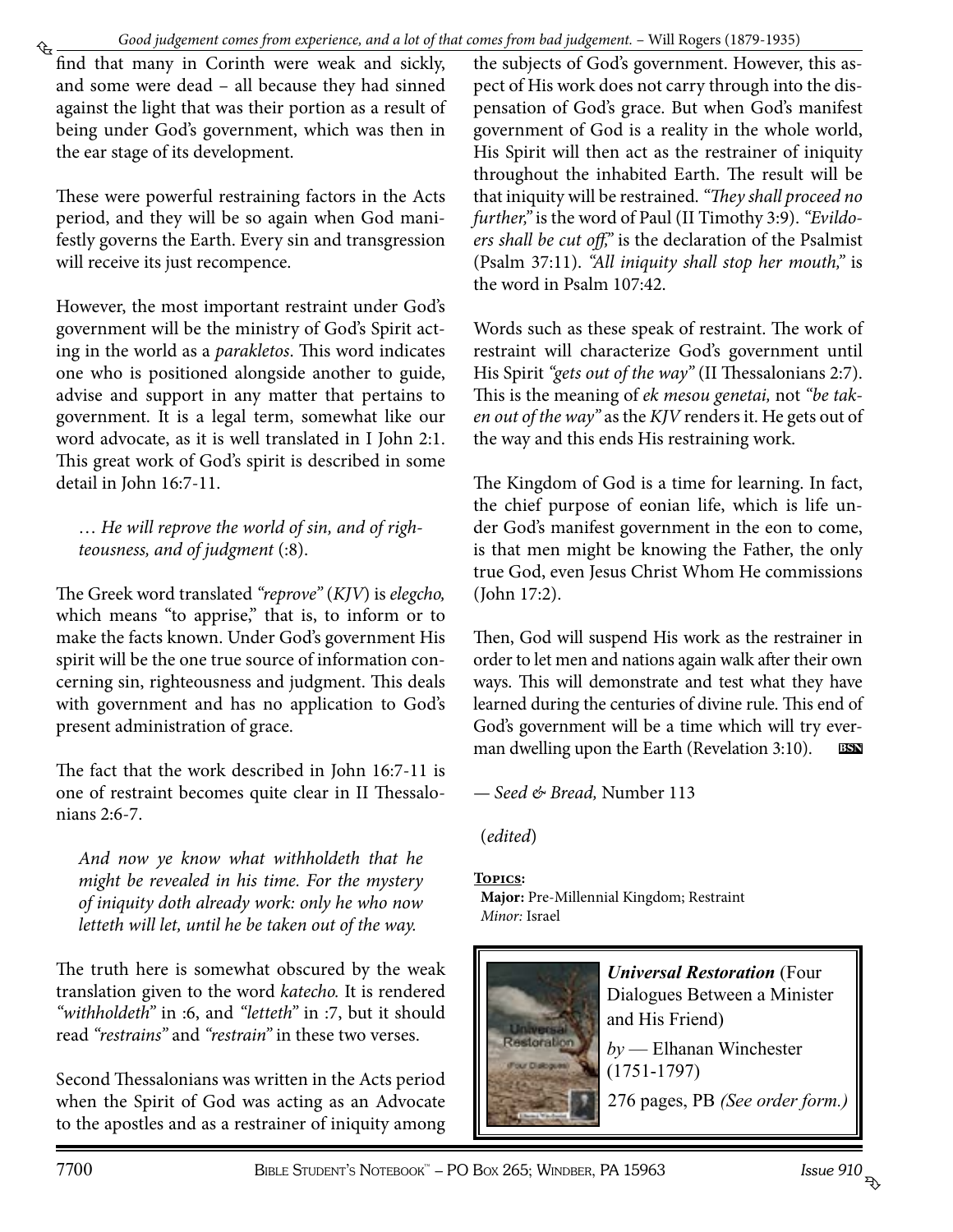<span id="page-4-0"></span>

## **Before We Were Born**

[*Excerpt:*] We were chosen in Christ before the Disruption of the World to be holy and flawless in His sight (Ephesians 1:4). Our saintliness was ours in God's purpose long before we had sinned.

When Christ died, we died with Him. When He was roused and vivified, we were in Him, and we ascended and sat down among the Celestials in Christ Jesus. Let us not blur this marvelous truth by imagining that all of this occurs for each individual *after* becoming dead through sin, or in trespasses. Death is oblivion. *We were dead to everything before we were born.* All of these high honors were ours before we could make or mar them. They are absolutely independent of our conduct.

— A.E. Knoch (1874-1965) *[Rooted and Ground in Love](http://www.studyshelf.com/knoch.htm#2442)*

A commentary on Ephesians, chapter 221 (*Unsearchable Riches,* Volume 21-1930)

## *"Enemies of the Cross"*

*For many are walking, of whom I often told you, yet now am lamenting also as I tell it, who are enemies of the cross*<sup>2</sup>  *of Christ* (:18).

**1.** See [order form](http://studyshelf.com/orderform-studyshelf.pdf) under "Knoch."

**2.** [*Editor:*] *I.e.,* "An upright stake or pale, without any crosspiece."

[*Edited excerpt:*] It is significant that Paul does not despair concerning the enemies of the cross, nor does he place an anathema upon them, but he laments concerning them.

There are two ways to deal with enemies: one is to eliminate them; the other is to change them to friends.

Death is perhaps the most persistent and tenacious enemy of God, and because it is an impersonal force rather than a personal being, God can deal with it in destruction.

*The last enemy is being abolished: death* (I Corinthians l5:26).

But when the *creature* is the enemy, then God transforms the enemy into a friend:

*Being enemies, we were conciliated to God through the death of His Son* (Romans 5:10).

At first sight it would seem that the enemies of the

– A.E. Knoch (*Concordant Keyword Concordance*, page 63). For more information, read:

- *– The "Cross": [Was Christ Nailed to a "Cross" or a "Stake"?,](http://www.studyshelf.com/art_pilkington_cross.pdf)*  Clyde L. Pilkington, Jr. *[Bible Student's Notebook #330](http://www.biblestudentsnotebook.com/bsn330.pdf)*;
- *–* The "Cross" An Explanation of its Use in the Concordant Version, A.E. Knoch, *[Bible Student's Notebook](http://www.biblestudentsnotebook.com/bsn302.pdf)* #302.

# *[Bible Student's Radio](http://www.biblestudentsradio.com/audios.html)* **Audio Archives!**

*Broadcasting the Good News of the Happy God!*

While *Bible Student's Radio*™ is not currently live-streaming, our audio recordings with various features such as teaching, music, interviews, book reviews and testimonies can still be accessed, with over 75 recordings available.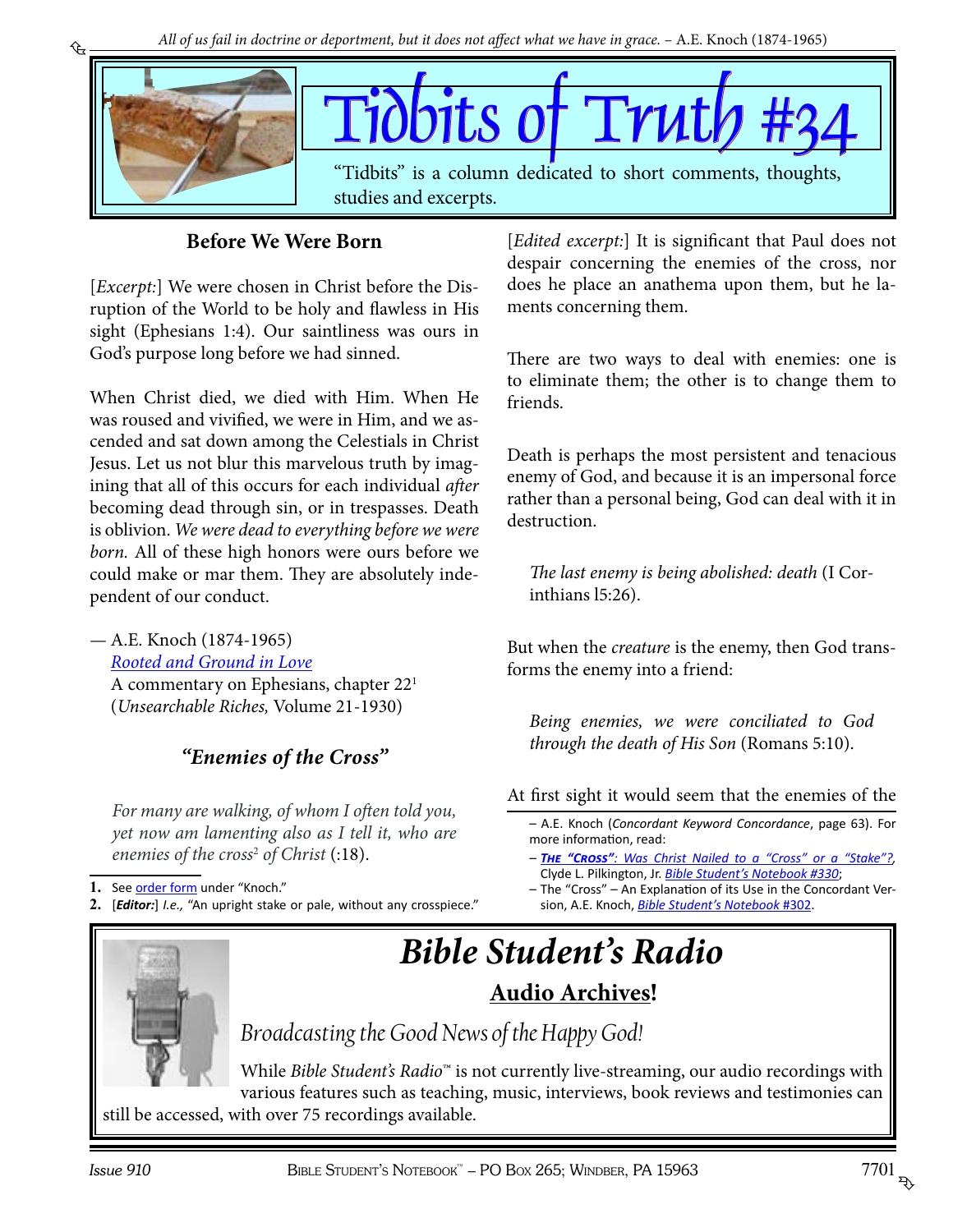<span id="page-5-0"></span>cross of Christ will be destroyed, just as death will be abolished.

*Whose consummation is destruction …* (Philippians 3:19).

But this cannot be, since the cross of Christ has, in fact, established our *salvation*. Surely, we have a figure of speech here, the figure of "near association"3 where the persons committing acts of enmity stand for the acts. It is the service of the believer which is in view in this context, and it is the selfish and proud works which shall be destroyed.

It is ironic that the glory of the *enemies of the cross* of Christ is *"in their shame"* (:19), while the glory of the cross rests on the shame which Christ endured.

All of us would like to be like Abraham and be called *"the friend of God"* (James 2:23), and we truly would like to be *friends of the cross of Christ*.

If we are going to be friends of the cross let us realize that all achievement of any value is God's, and it is gained through the shameful cross.

Paul himself is a special *"model"* for us today in this time of grace, a model of the friend of the cross (Philippians 3:17). His service was not to build great edifices to the honor of Christ but was *"to know Him, and the power of His resurrection, and the fellowship of His suffering"* (:10). His service was not to build up a great following (the majority even of believers left him) but that he might gain Christ (:8).

— Dean H. Hough

*Unsearchable Riches,* Volume 68 (1977)

## **"Kingdom" Means "Government"**

[*Edited excerpt*:] The Greek word translated *"kingdom"* is *basileia*. The fundamental idea in the word *basileia* is "government." Thus, that which is called *"the King-* *dom of God"* is actually "the Government of God."

A time is coming when God is going to govern this Earth and men upon it in such manner that it will be unlike anything He has ever done before, even as it is written,

*For since the beginning of the world men have not heard, nor perceived by the ear, neither hath the eye seen, O God, beside Thee, what He hath prepared for him that waiteth for Him* (Isaiah 64:4).

This is what David meant when he said,

*Thou shalt judge the peoples righteously and govern the nations upon Earth* (Psalm 67:4).

This is what Isaiah prophesied when He said,

*And the government shall be upon His shoulder* (Isaiah 9:6).

The time will come when Jesus Christ will take to Himself His great power and will govern the Earth and all men upon it. When He does, this will be the *"Kingdom of God."*<sup>4</sup>

— Otis Q. Sellers (1901-1992) *Seed & Bread,* Issue 29

## **bsn**

## **Topics:**

- **Major:** [*Before We Were Born*:] Calling; Chosen; Identification ["*Enemies of the Cross*":] Cross; Death; Enemies ["*Kingdom" Means "Government*":] Basileia; Kingdom
- **4.** [*Editor*:] The "*Kingdom of God*" will be activated in three progressive installments: The Pre-Millennial Kingdom, the Millennial Kingdom, and the Post-Millennial Kingdom. These are reflected by the terms "*The Day of Christ*," "*The Day of the Lord*," and "*The Day of God*."



**<sup>3.</sup>** See the discussion of this figure in our *Keyword Concordance*, page 364 (p. 361 in the 1976 edition). [*Editor*:] This is available in the back of the hardcover *Concordant [New Testament](http://www.studyshelf.com/2966.htm)* (see the [order form](http://studyshelf.com/orderform-studyshelf.pdf) under "*Bibles*"), or separately as *Concordant (Keyword) Lexicon and Concordance* (see under "References Works").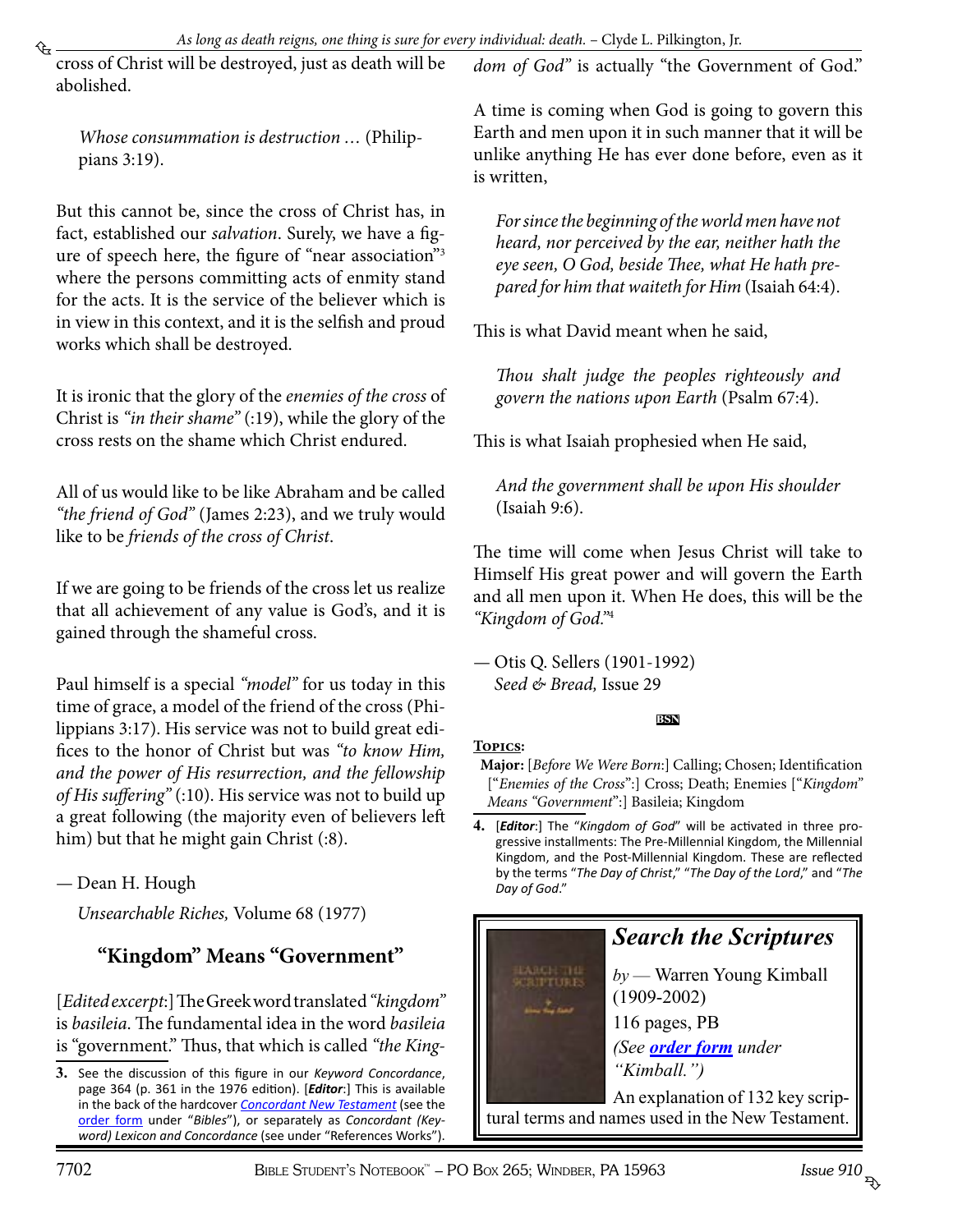<span id="page-6-0"></span>

I just wanted to say how much I appreciate your book <u>[Nothing Will Be Lost](http://www.studyshelf.com/hell.htm#3750)<sup>1</sup></u> ... I ordered a book by [George Hawtin](http://www.studyshelf.com/hell.htm#5175) and your book came with it. I put it on a shelf and forgot about it. One month later I was reaching for a book on the bookshelf and your book fell out. The title looked interesting, so I began to read it, and I had arrived at many of the same truths you presented in your book, but you presented many Scripture verses I had not considered. I either didn't really know what they meant, or my eyes had not been totally opened yet. Whatever the case, my eyes are now wide open to these truths, and I wonder how I could have missed it all along. I was so impressed with the book and your testimony that I ordered the full book *[The Salvation of All](http://www.studyshelf.com/hell.htm#7001)*<sup>2</sup> to examine some of these truths in detail.

In the end, when God's plan has run its course Paul asks the pointed question of Death, *"Where is thy victory?"* who have you won over? To modern religion, death and hell will have 95% of humanity for all eternity, which is just ridiculous. How can God claim to be the supreme Lord and victor when he gets only 5% of humanity; it would seem to me (in that case) that the Devil is the victor. I thank God I don't worship a weak and impotent God. God will win over **all** men through love and mercy, and all the universe shall be filled with His glory for all eternity, not just men but the plants, birds, animals and oceans. A new heaven and earth just like He promised in Revelation.

I am eager to buy several books from your website and I wanted to tell you how much I appreciate all the books you have, that you can't seem to find in traditional Christian bookstores. – *KS*

Just read *[The 7 Administrations](http://www.studyshelf.com/clp.htm#3838)*. 3 What a great book. … It was so easy to read and provides great clarity in God's timing.<sup>4</sup> Thank you for this work. – *IN*

I have autism and epilepsy, and I am confined to my home 24/7. I am learning more and more each day. ... I have been watching your videos on YouTube and I find them extremely useful. I am deeply touched that you have made them available online for free. As I watch them, I get the feeling of actually being there in your midst and I love it. … I am subscribed to your *[Daily Email](http://www.pilkingtonandsons.com/emailgoodies.htm) [Goodies](http://www.pilkingtonandsons.com/emailgoodies.htm)* and the *Bible Student's Notebook* too. I also enjoy tuning into your **[radio](http://www.biblestudentsradio.com/audios.html)**. I'll soon be purchasing more books. *– India*

I enjoy watching your videos on *[Biblical Resourc](https://www.youtube.com/user/1424241)[es](https://www.youtube.com/user/1424241)*. Those videos are awesome! I just wanted to say "Hi"! – *MO*

I have just finished watching your videos on *[rightly dividing](https://www.youtube.com/playlist%3Flist%3DPLXXxM1xuIaqu1tBH5L3fF8DinoBgiq83T)*. All I can say is, at the end I wept at God's goodness and the power of the Word of God rightly divided. A big thank you for putting on this presentation, could you please tell me where I would locate notes for the presentation? Thank you again.5 – *Canada*

#### **bsn**

<http://www.biblestudentsnotebook.com/volumes.html> Or, individually:

<sup>1.</sup> See [order form](http://studyshelf.com/orderform-studyshelf.pdf) under "Pilkington."

<sup>2.</sup> See **[order form](http://studyshelf.com/orderform-studyshelf.pdf)** under "Pilkington."

<sup>3.</sup> See **order form** under "Pilkington."

**<sup>4.</sup>** See the accompanying video presentation: *– [Bible Basics # #7 - The Seven Administrations](https://www.youtube.com/watch%3Fv%3DOOinNmNX3bs%26t%3D6s)* (Clyde Pilkington), [Biblical Resources](https://www.youtube.com/user/1424241).

**<sup>5.</sup>** These notes were carried here in the *Bible Student's Notebook*. These are available online, as well as a master index (by titles, themes and authors). Here is the link to the online index:

<http://www.biblestudentsnotebook.com/bsnindex.html>

These ongoing "Right Division" series notes are in the following *Bible Student's Notebook* issues, which you can access through this link:

Part 1, *[Bible Student's Notebook](http://www.biblestudentsnotebook.com/bsn551.pdf)* #551; Part 2, *[Bible Student's](http://www.biblestudentsnotebook.com/bsn552.pdf) [Noebook](http://www.biblestudentsnotebook.com/bsn552.pdf)* #552; Part 3, *[Bible Student's Notebook](http://www.biblestudentsnotebook.com/bsn553.pdf)* #553; Part 4, *[Bible Student's Notebook](http://www.biblestudentsnotebook.com/bsn554.pdf)* #554; Part 5, *[Bible Student's Notebook](http://www.biblestudentsnotebook.com/bsn555.pdf)* [#555](http://www.biblestudentsnotebook.com/bsn555.pdf); Part 6, *[Bible Student's Notebook](http://www.biblestudentsnotebook.com/bsn556.pdf)* #556; Part 7, *[Bible Stu](http://www.biblestudentsnotebook.com/bsn557.pdf)[dent's Notebook](http://www.biblestudentsnotebook.com/bsn557.pdf)* #557; Part 8, *[Bible Student's Notebook](http://www.biblestudentsnotebook.com/bsn558.pdf)* #558; Part 9, *[Bible Student's Notebook](http://www.biblestudentsnotebook.com/bsn559.pdf)* #559; Part 10, *[Bible Student's](http://www.biblestudentsnotebook.com/bsn570.pdf)  [Notebook](http://www.biblestudentsnotebook.com/bsn570.pdf)* #570; Part 11, *[Bible Student's Notebook](http://www.biblestudentsnotebook.com/bsn781.pdf)* #781; Part 12, *[Bible Student's Notebook](http://www.biblestudentsnotebook.com/bsn795.pdf)* #795; Part 13, *[Bible Student's Note](http://www.biblestudentsnotebook.com/bsn796.pdf)book* [#796;](http://www.biblestudentsnotebook.com/bsn796.pdf) Part 14, *[Bible Student's Notebook](http://www.biblestudentsnotebook.com/bsn800.pdf)* #800.